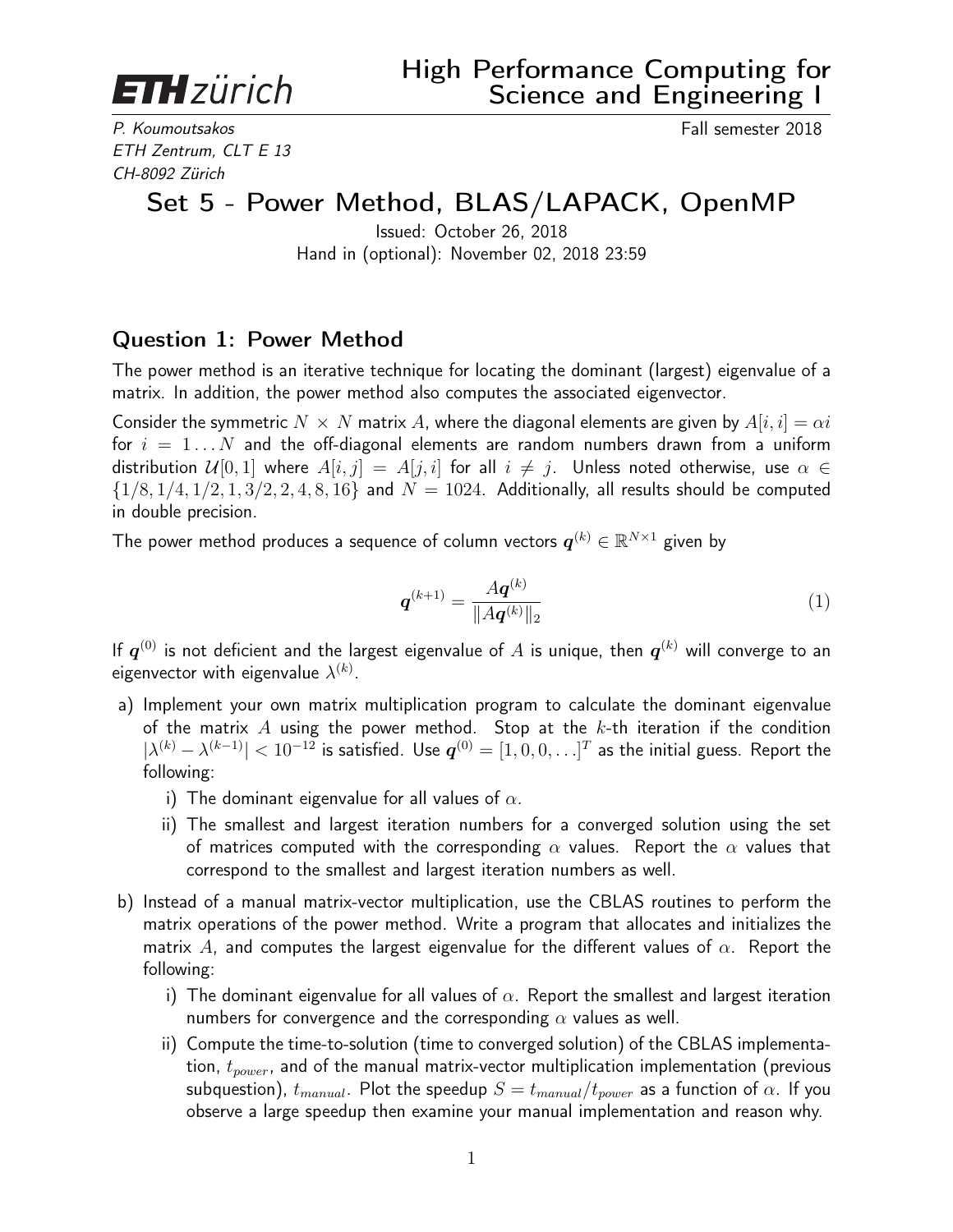- iii) Report the time-to-solution for the CBLAS and the manual implementation for fixed  $\alpha = 4$ . Run the tests for the two matrix sizes  $N = 4096$  and 8192.
- c) By using the Power method, we can compute only the eigenvector corresponding to the largest eigenvalue of a diagonalizable matrix  $A$ . In this subquestion you will solve the full eigenvalue problem by computing the eigenvalues of matrix  $\Lambda$  using an appropriate routine provided by the LAPACK library. The Intel Math Kernel Library (MKL) includes a highperformance implementation of both BLAS and LAPACK libraries. In order to use the MKL on Euler, you have to load the module with module load mkl. After loading the module, you can include the header #include <mkl\_lapack.h> to access the LAPACK routines.

Write a program that allocates and initializes the same symmetric  $N \times N$  matrix A as in the previous subquestions, and then calls the LAPACKE\_dsyev routine of LAPACK to compute the full eigen solution of  $A$ . Report the following:

- i) The two dominant eigenvalues for each  $\alpha$ .
- ii) The time required for your algorithm to converge, as a function of  $\alpha$ .
- iii) Compute the time-to-solution of the full eigen solution,  $t_{ev\_full}$ . Plot the speedup  $S = t_{ev}$   $_{full}/t_{power}$  as a function of  $\alpha$ .
- d) Prove on paper that the initial guess converges to the largest eigenvector. Comment on the convergence behavior of the Power method with respect to  $\alpha$  and relate your explanation to the result of your proof.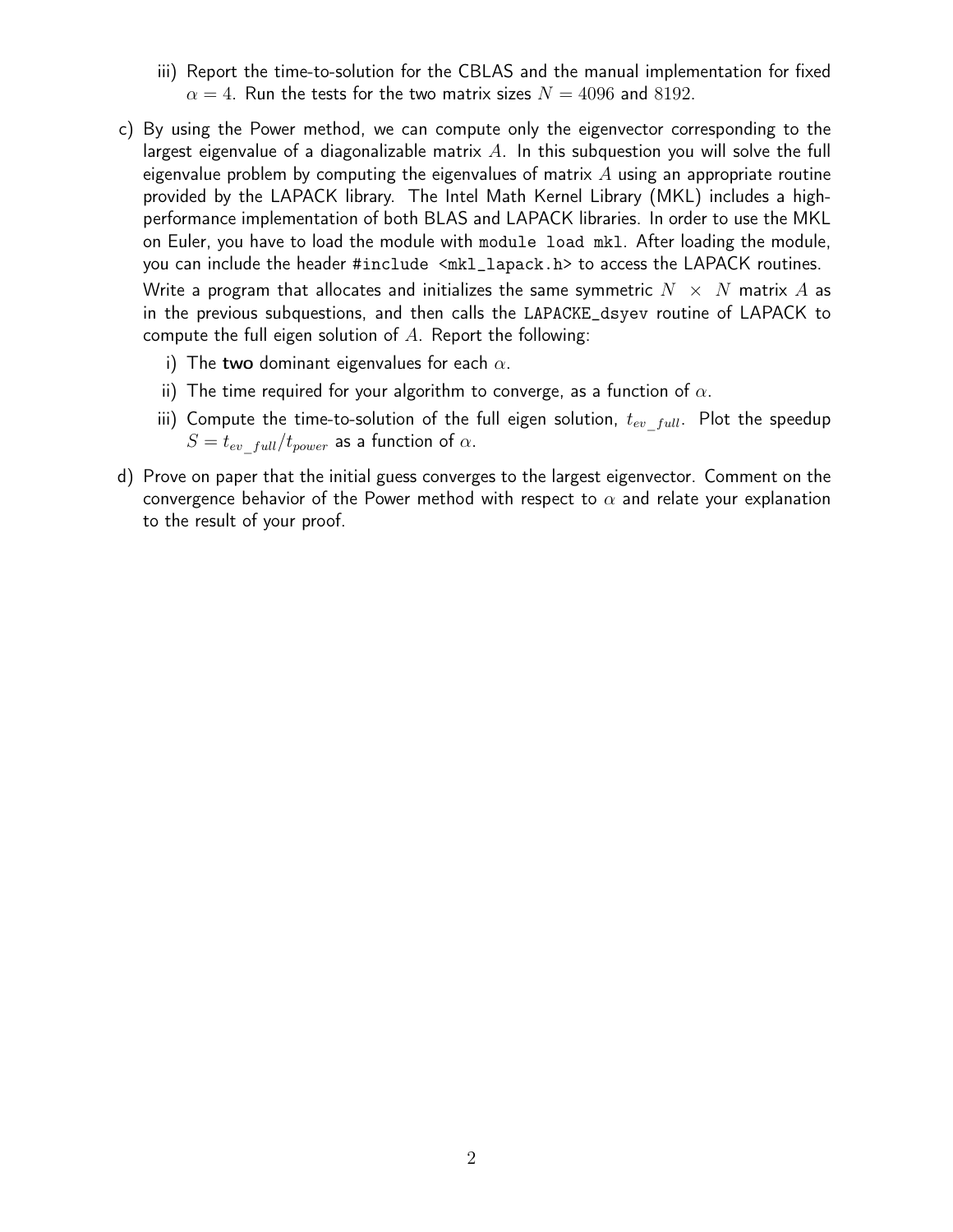## Question 2: OpenMP bug hunting

a) Identify and explain any bugs in the following OpenMP code. Propose a solution. Assume all headers are included correctly.

```
1 // assume there are no OpenMP directives inside these two functions
2 void do_work ( const float a, const float sum );
3 double new_value(int i);4
5 void time loop()
6 {
7 f loat t = 0;
8 float sum = 0;
9
10 #pragma omp parallel
11 {
12
13 for (int step = 0; step < 100; step + +)
14 {
15 #pragma omp parallel for nowait
16 for (int i=1; i<n; i++) {
17 b [i -1] = (a[i] + a[i -1])/2.;
18 c [ i -1] += a [ i ];
19 }
20
21 #pragma omp for
22 for (int i=0; i \leq m; i++)23 z[i] = sqrt(b[i]+c[i]);
24
25 #pragma omp for reduction (+:sum)
26 for (int i = 0; i < m; i++)27 sum = sum + z [i];
28
29 #pragma omp critical
30 {
31 do work ( t , sum ) ;
32 }
33
34 \#pragma omp single
35 {
36 t = new_value(step);
37 }
38 }
39 }
40 }
```